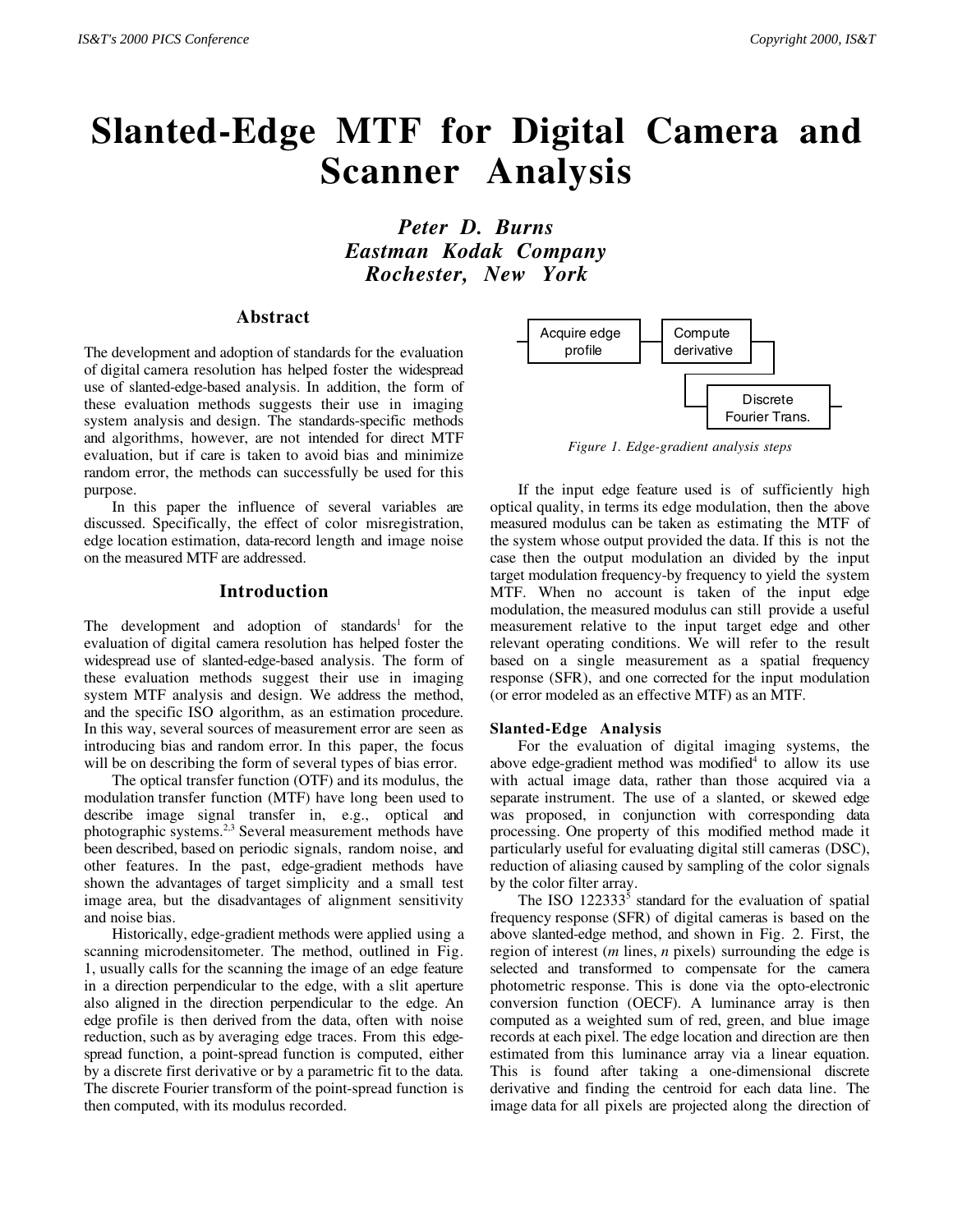the edge to form a one-dimensional 'super sampled' edgespread function. The four-times oversampling accomplished by this step reduces the influence of signal aliasing of the measured SFR. After application of a Hamming window, the discrete Fourier transform is computed. The normalized modulus is then taken as the SFR.



*Figure 2. Description of the ISO 12233 spatial frequency response evaluation method. The edge is assumed to be oriented in a near-vertical direction.*

A software implementation of the ISO procedure<sup>5</sup> has been evaluated<sup>6</sup> and found to provide a robust SFR measurement, largely insensitive to edge angle and ROI selection. With its success, however, the method is finding application beyond DCS evaluation.<sup>7-12</sup> It is now common to compare multistage imaging system performance using the slanted-edge techniques. In addition, results from different methods and equipment are likely to be compared in terms of 'MTFs'. To aid in such analysis, it is useful to understand the influence of key measurement parameters on the resulting SFR or MTF.

#### **Skew MTF**

As shown in Fig. 2, a key step in the SFR computation is the determination of the location and direction of the edge feature. These two parameters are estimated from the data, and are subject to variation. The estimation of the direction (slope) of the edge will have direct effect on the computed SFR, and can be modeled in much the same way as microdensitimer aperture misalignment.<sup>12,13</sup> When scanning an edge or other onedimensional feature with a misaligned (skewed) slit aperture, Jones described this in terms of an effective MTF cascaded with the actual edge modulation function,

$$
T_{skew}(\omega) = \frac{\sin(\pi L \tan(\phi)\omega)}{(\pi L \tan(\phi)\omega)},
$$
\n(1)

where *L* is the slit length, φthe angle of misalignment, and for small angles  $tan(\phi) \approx \phi$ .

In our case, we do not use a scanning slit, but the processing of the image data by projection along the edge can be approximated by the synthesis of a slit of length *m* pixels. Equation 1 can now be expressed as

$$
T_{skew}(\omega) = \frac{\sin(\pi m \Delta \omega)}{(\pi m \Delta \omega)} \qquad , \qquad (2)
$$

where ∆ is the original sampling interval, and *s* is the slope error in the estimate at point A in Fig. 2. This is related to the misalignment angle as  $s = \tan(\phi)$ .

Figure 3 shows the effective skew MTF for several values of slope estimation error, and a data array (height) *m* = 100. Note that this source of error introduces a negative bias error into the computed SFR or MTF derived from it. The bias increases with the number of data scan lines, *m*. For many digital camera and scanner evaluations, edge slope errors of less than 0.5 degrees are achievable.

#### **Discrete Derivative**

Determination of a point-spread function from an edgespread function requires computing the first derivative with respect to distance. With sampled data, the continuous derivative is replaced with a difference equation, such as

two-point : 
$$
f_i = f_i - f_{i-1}
$$
  
three-point :  $f'_i = \frac{f_{i+1} - f_{i-1}}{2}$  (3)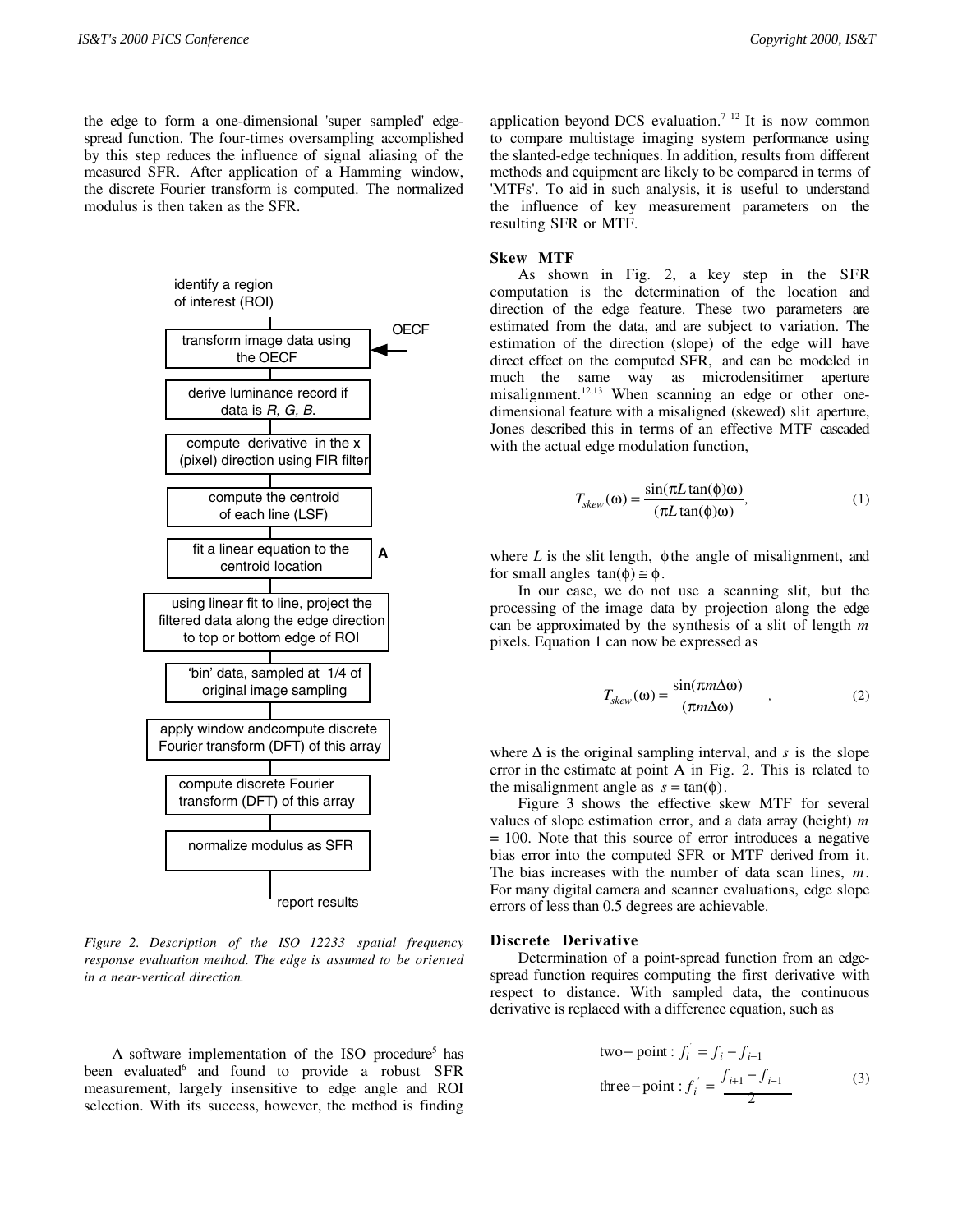These operations, seen as digital filtering with arrays [- 1, 1] and [-0.5 0 0.5], approximate a continuous derivative operation. The effect on the SFR is to cascade an additional MTF whose form depends on the width of the array [4, 14],

$$
T_{deriv}(\omega) = \frac{\sin(\pi \delta k \omega)}{\pi \delta k \omega},
$$
\n(4)

where  $\delta$  is the data sampling interval and *k* is the equal to 1 for the 2-point derivative, and 2 for the 3-point version. As has been pointed out in the literature, this operation attenuates (negative bias) the high frequency values of the computed SFR. For the ISO method, which does not correct for this effect, the discrete derivative is computed from data that is four-times oversampled,  $\delta = \Delta x/4$ . This means that the bias introduced is much smaller than if the operation were performed on the originally sampled data. Figure 4 shows the effective MTF caused by this discrete derivative calculation. The frequency axis, cycle/pixel, is in terms of the original image sampling.



*Figure 3. Skew MTF caused by various levels of angular error. The number of lines of data, m = 100.*



*Figure 4. MTF caused by computation the edge gradient by a finite difference. The 3-point difference* [-0.5 0 0.5] *is used in the ISO procedure.*

#### **Image Noise**

The presence of image noise in the image introduces both a variation and positive bias into the measured SFR.<sup>17</sup> The use of multiple scans, *m*, of data reduces the source of error (in approximate proportion to *m*) but will usually not eliminate it. Often benchmarking studies<sup>6</sup> of simulated image noise levels provide guidance in the interpretation of measurement results. Levels of stochastic noise can be estimated from uniform image areas and interpreted in terms of a signal-to-noise ratio.<sup>4,6</sup> Although the error introduced by the image noise will vary with edge modulation (signal), data size, and noise correlation, acceptable results can be obtained without requiring replicate measurements, or other data smoothing techniques. Figure 5 shows a result of simulating uncorrelated gaussian noise, added for three levels. When expressed as a pixel signal-to-noise ratio (edge difference/rms noise) the plotted data sets are for SNR = 12.5, 25, 50, bandlimited input image data and  $m = 128$ lines. These results are consistent with those reported by Williams, and provide guidance to acceptable noise levels for these measurement conditions. For the eight-bit encoded image the lowest noise level, seen to introduce a modest bias, corresponds to an rms value of 3.0, added to the edge data (min = 50, max = 200).



*Figure 5. SFR based on 128 x 64 data, for three levels of image noise. Noise is zero-mean, normally distributed and spatially uncorrelated*

## **Conclusions**

By examining the various steps of the slanted-edge gradient analysis, several sources of error can be understood as introducing bias into the resulting SFR or MTF. Working equations, however, can be adapted from previous microdensitometer-based image evaluation methods. In addition, sensitivity of the methods to other image characteristics, e.g., non-stochastic error caused by quantization or image compression, can be investigated via simulation.